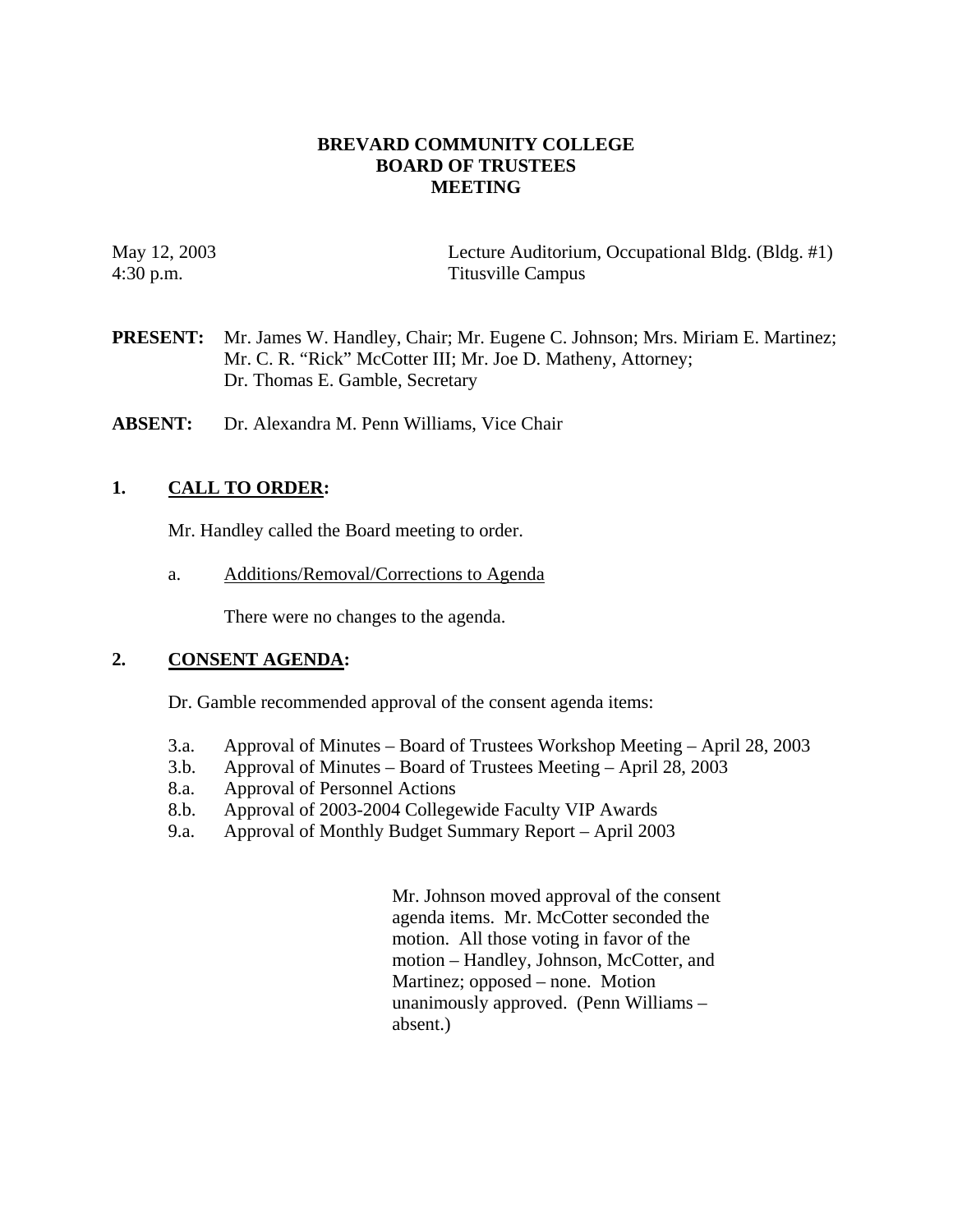#### **3. APPROVAL OF THE OFFICIAL MINUTES OF PREVIOUS MEETINGS:**

a. Minutes – Board of Trustees Workshop – April 28, 2003

Approved – consent agenda.

b. Minutes – Board of Trustees Meeting – April 28, 2003

Approved – consent agenda.

#### **4. COMMUNICATIONS:**

a. Report on the Parrish Grove Keepers House – Dr. Spraggs

Dr. Larry Spraggs, Titusville Campus President, gave a report on the Parrish Grove Keepers House and the opportunities the Titusville Campus has available in cooperation and coordination with community organizations. He reported the Chain of Lakes project should begin Summer 2003 and will be completed in approximately one year. The house was the grove keepers' house for the original Parrish groves and will need to be relocated due to construction of a soccer field on the property. Dr. Spraggs reported Brevard County agreed to move the house at no charge to BCC to include a foundation and renovation to the exterior of the house at the County's expense. BCC will provide the site if approved. Various community groups are interested in forming an organization to look at and obtain grant opportunities to further renovate the interior of the house. Dr. Spraggs reported the college faculty would be able to use this house as part of their instruction. Dr. Gamble confirmed the project will not interfere with the Master Planning concept and offers opportunities for instructional activities, as well as a museum, both of which would draw people onto the campus. No objections to this project were raised by the Board.

#### b. Report on the North Brevard Conference Center – Dr. Spraggs

Dr. Spraggs reported the community has expressed the need for a conference center in the North Brevard area. He reported a business plan would need to be developed to ascertain the size of the center. Dr. Spraggs presented drawings of the proposed conference center. The college would not be responsible for building the conference center and the project would require BCC to be in a partnership with other organizations in Brevard County.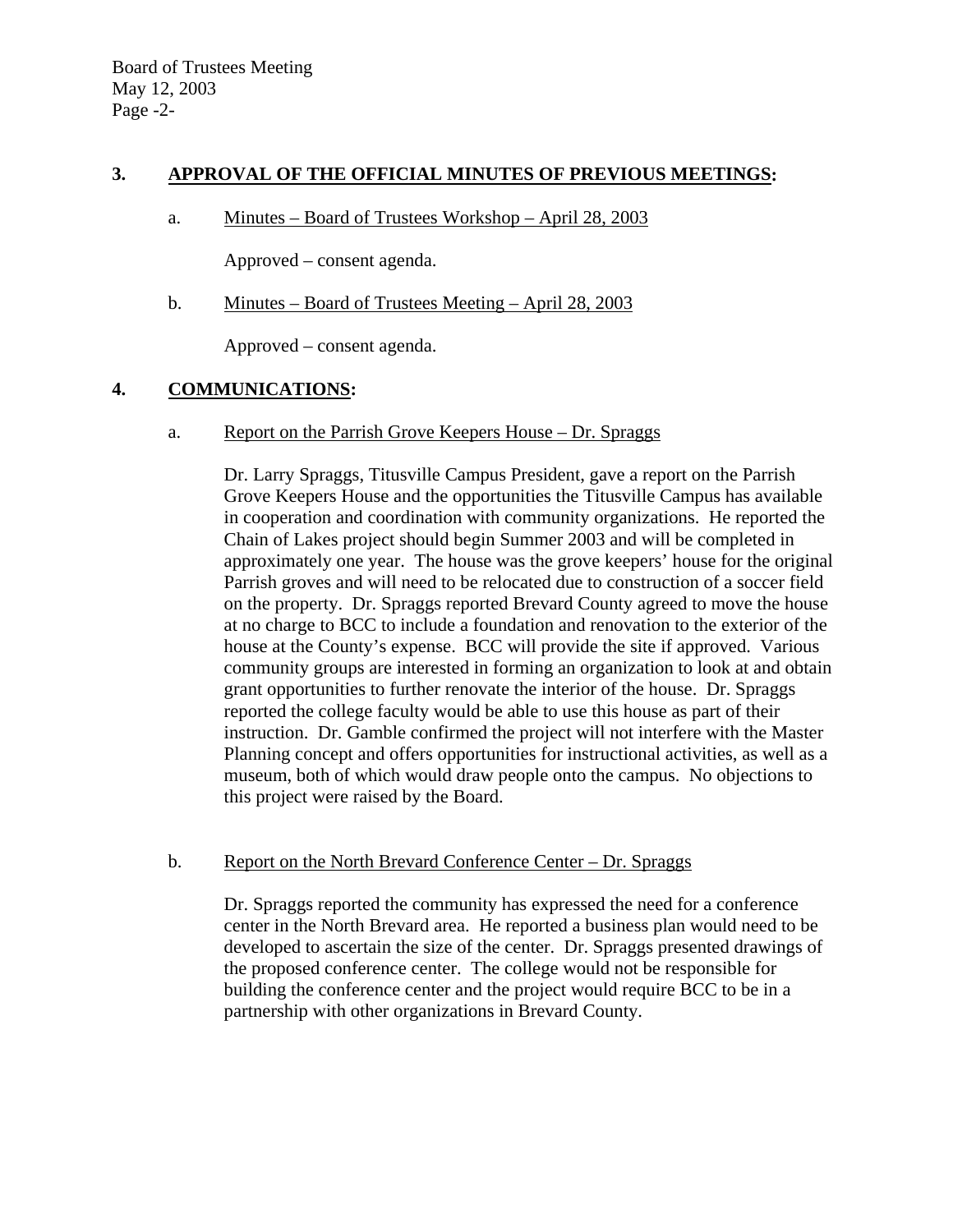Board of Trustees Meeting May 12, 2003 Page -3-

> Dr. Gamble reported the Administration is in favor of both projects and he encouraged the Board to express a willingness for BCC to proceed to the next level. Mrs. Martinez suggested having a thorough look at what the market is for a conference center within a business plan. She also suggested working through the details, i.e., who will be responsible for managing the conference center and who will recruit the events. It was the consensus of the Board to proceed with the next steps for the two projects to include relocation of the Grove House and a conference center on the Titusville Campus.

## **5. CITIZEN'S PRESENTATION:**

None.

## **6. CONSTRUCTION AND DEVELOPMENT:**

None.

## **7. OLD BUSINESS:**

a. Report on Pending Legal Actions – Mr. Matheny (Addendum)

Mr. Matheny had nothing in addition to his written report.

## **8. NEW BUSINESS:**

- a. Approval of Personnel Actions Ms. Oglesby (Addendum) Approved – consent agenda.
- b. Approval of 2003-2004 Collegewide Faculty VIP Awards Ms. Oglesby (Addendum)

Approved – consent agenda.

c. Request for Board Meeting Agenda Items – Board Members None.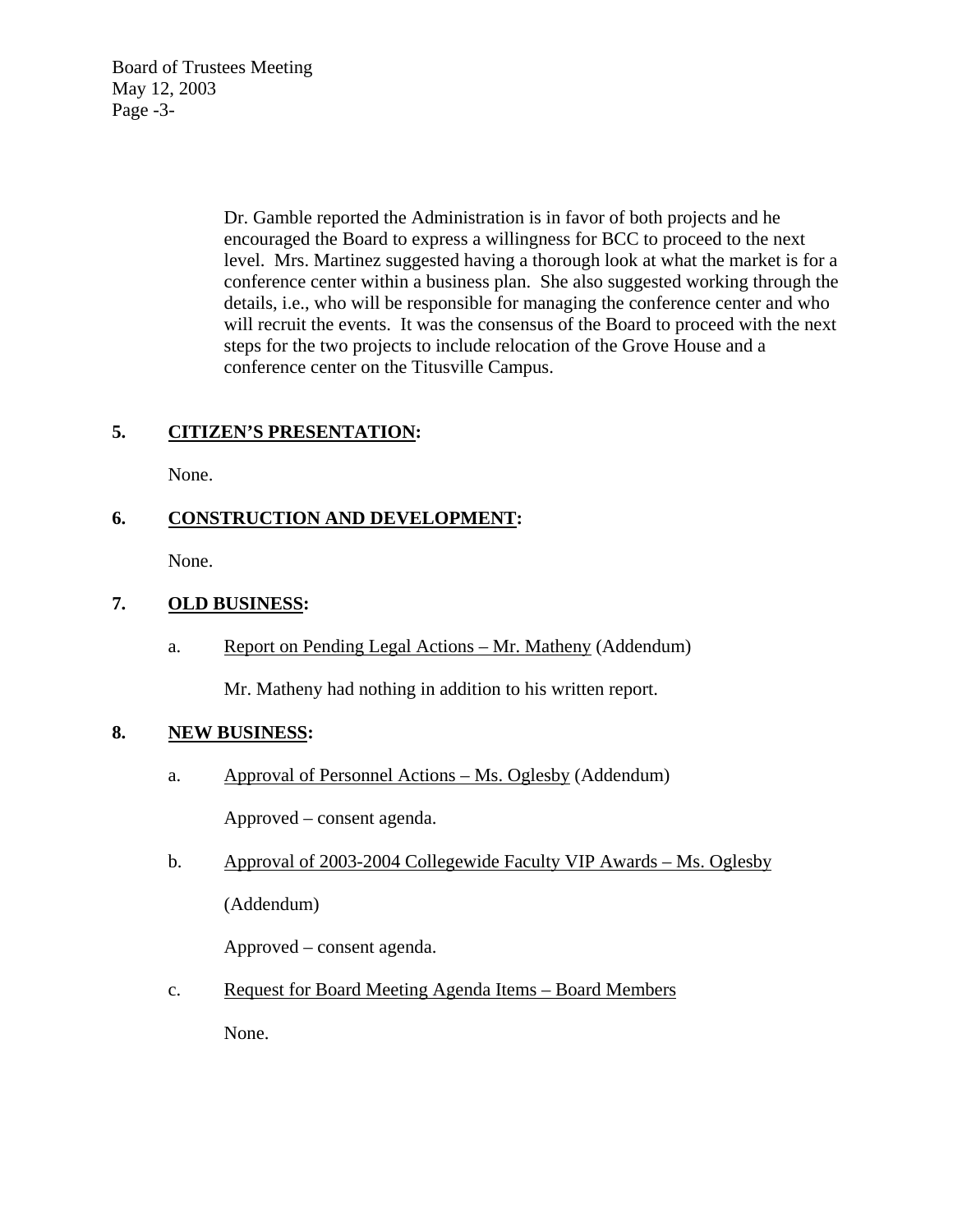Board of Trustees Meeting May 12, 2003 Page -4-

## **9. FINANCIAL ACTIONS:**

### a. Approval of Monthly Budget Summary Report – April 2003 – Mr. Cherry

(Addendum)

Approved – consent agenda.

## **10. REPORT OF THE DISTRICT PRESIDENT:**

a. Status of Community College Funding

Dr. Gamble requested the members of the Board review the handout developed by the Council of Presidents on the status of community college funding. It is anticipated the funding for BCC will be confirmed in the next two weeks by the state.

#### b. The 2003 Innovative Technology Award

Dr. Gamble reported BCC recently was awarded the 2003 Innovative Technology Award. The recipient was Ms. Susan Phillips, Assistant Professor of Biological Science on the Palm Bay Campus. A handout regarding this award was provided to the Board members.

c. Graduation Ceremonies for Spring 2003

Dr. Gamble reported it is anticipated State Senator Siplin, District 19, and Representative Needelman, District 31, will attend the May graduation ceremony. Mrs. Howard Futch will be making remarks at the 1:00 p.m. graduation ceremony in honor of the Howard Futch memorial scholarship unveiling.

# **11. COMMITTEE REPORTS:**

#### a. King Center Board

Mrs. Martinez reported that at the April Board of Trustees Meeting, she reported the King Center was going to end the year at a certain dollar amount. The King Center has discovered a reporting error and will actually be finishing the year at more of a deficit than originally determined. Dr. Gamble reported the King Center has received confirmation of an offer to hire a development officer and has received acceptance from the first choice.